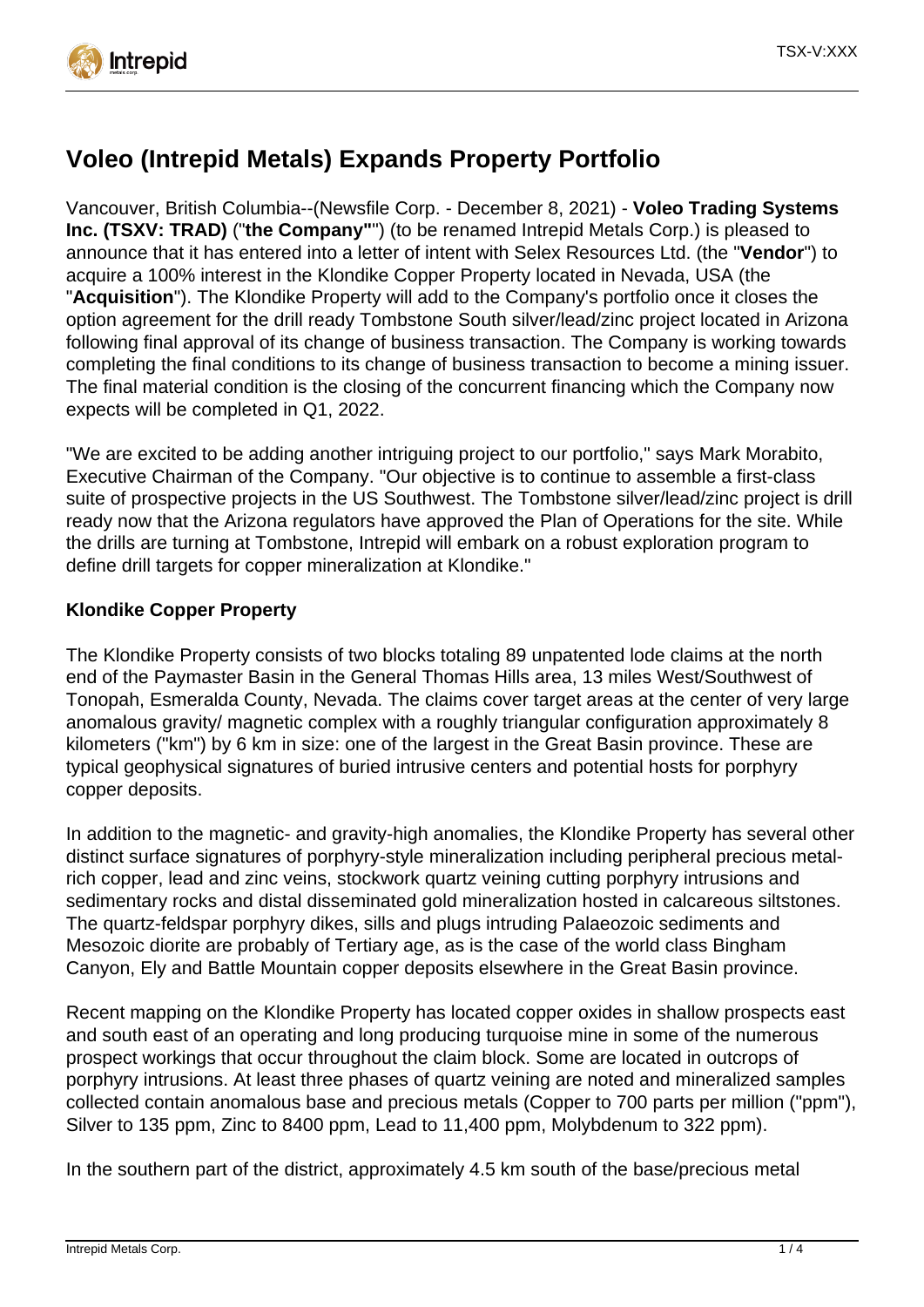

workings, a small iron-rich siliceous outcrop is exposed. Four Reverse Circulation ("RC") holes drilled in the early 1990's to the north of the outcrop intersected significant intervals of low grade Carlin-style gold mineralization in silicified Palmetto siltstone. Mineralization is open to the north and worthy of drilling to discover higher gold grades.

Rock samples with assays quoted above were collected by an experienced professional consulting geologist and placed in individual numbered sample bags with descriptions and locations recorded. The samples were delivered directly to American Assay Laboratories (ISO 17025 Accredited and NDEP Approved) in Sparks, Nevada. Samples were prepared by their standard laboratory techniques and assayed using their ICP-5AOQ35 package.

#### **Letter of Intent Details**

The terms of the Acquisition require the Company to issue 1,500,000 common shares to the Vendor, pay US\$20,000 on closing and US\$30,000 on the first anniversary of closing. The completion of the Acquisition is subject to customary closing conditions including execution of a definitive agreement, regulatory approvals and closing of the change of business transaction. The Acquisition is not arm's length as Dr. Anthony Taylor is a director of both the Company and the Vendor. Dr. Taylor has declared his interest in the acquisition and will not participate in the review and approval process for the Acquisition.

#### **Additional Information**

Trading in the common shares of the Company on the Exchange will remain halted until such times as the requirements of the Exchange are met.

Completion of the transaction is subject to a number of conditions, including but not limited to, Exchange acceptance and if applicable, disinterested shareholder approval. Where applicable, the transaction cannot close until the required shareholder approval is obtained. There can be no assurance that the transaction will be completed as proposed or at all.

Investors are cautioned that, except as disclosed in the management information circular or filing statement to be prepared in connection with the transaction, any information released or received with respect to the transaction may not be accurate or complete and should not be relied upon. Trading in the securities of Voleo Trading Systems Inc. should be considered highly speculative.

The TSX Venture Exchange Inc. has in no way passed upon the merits of the proposed transaction and has neither approved nor disapproved the contents of this news release.

The Company's technical work on the Klondike Property is supervised by Dr. Anthony Taylor, a Director of the Company and a Qualified Person as defined by National Instrument 43-101. Dr. Taylor has reviewed and approved the technical information contained in this news release.

## **About Voleo Trading Systems Inc./Intrepid Metals Corp.**

For more information on the Company, please visit [www.intrepidmetals.com.](https://www.newsfilecorp.com/redirect/aVzzzhoV25)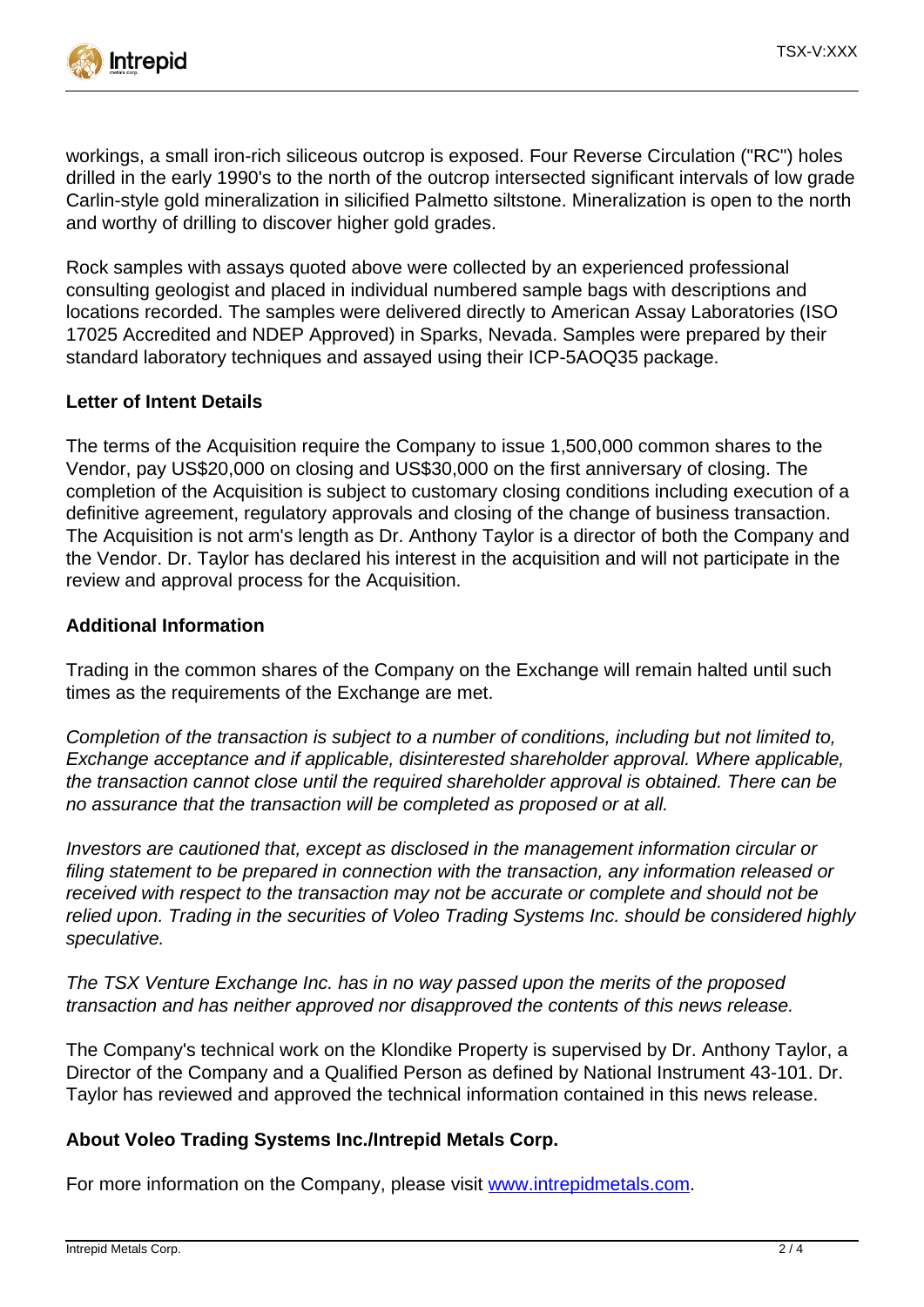

# **ON BEHALF OF THE VOLEO BOARD**

## **"Mark Morabito"**

**Chair**

For further information, please contact:

Investor Relations +1-604-681-8030 [investor.relations@myvoleo.com](mailto:investor.relations@myvoleo.com)

#### **Cautionary Note Regarding Forward-Looking Information**

Certain statements contained in this release constitute forward-looking statements and forwardlooking information (collectively referred to herein as "forward-looking statements") within the meaning of applicable Canadian securities laws. Such forward-looking statements relate to: (i) removal of conditions relating to the completion of the Transaction; (ii) completion of any concurrent financing; (iii) receipt of TSXV approval of the Transaction; (iv) the completion of the Acquisition of the Klondike Property; and (v) the exploration potential of the Klondike Property.

All statements other than statements of historical fact may be forward-looking statements. Such forward-looking statements are often, but not always, identified by the use of words such as "anticipate", "budget", "plan", "estimate", "expect", "forecast", "may", "will", "project", "potential", "intend", "could", "might", "should", "believe" and similar expressions. These statements involve known and unknown risks, uncertainties and other factors that may cause actual results or events to differ materially from those anticipated in such forward-looking statements. Voleo believes the expectations reflected in those forward-looking statements are reasonable but no assurance can be given that these expectations will prove to be correct and such forwardlooking statements included in this release should not be unduly relied upon. These forwardlooking statements speak only as of the date of this release, or as of the date specified in the documents incorporated by reference into this release, as the case may be.

With respect to forward-looking statements contained in this release, Voleo has made assumptions regarding, among other thing: the accuracy, reliability and applicability of Voleo's business model; the impact of COVID-19 on Voleo's operations; the ability of Voleo to implement its business plan as intended; the completion of a definitive agreement for the Klondike Property; the legislative and regulatory environments of the jurisdictions where Voleo carries on business; the impact of competition; and the availability of financing to execute the business plan. Voleo has included the above summary of assumptions and risks related to forward-looking statements provided in this release in order to provide investors with a more complete perspective on Voleo's current and future operations and such information may not be appropriate for other purposes.

Readers are cautioned that the foregoing lists of factors are not exhaustive and it would be unreasonable to rely on any such forward-looking statements and information as creating any legal rights, that the statements and information are not guarantees and may involve known and